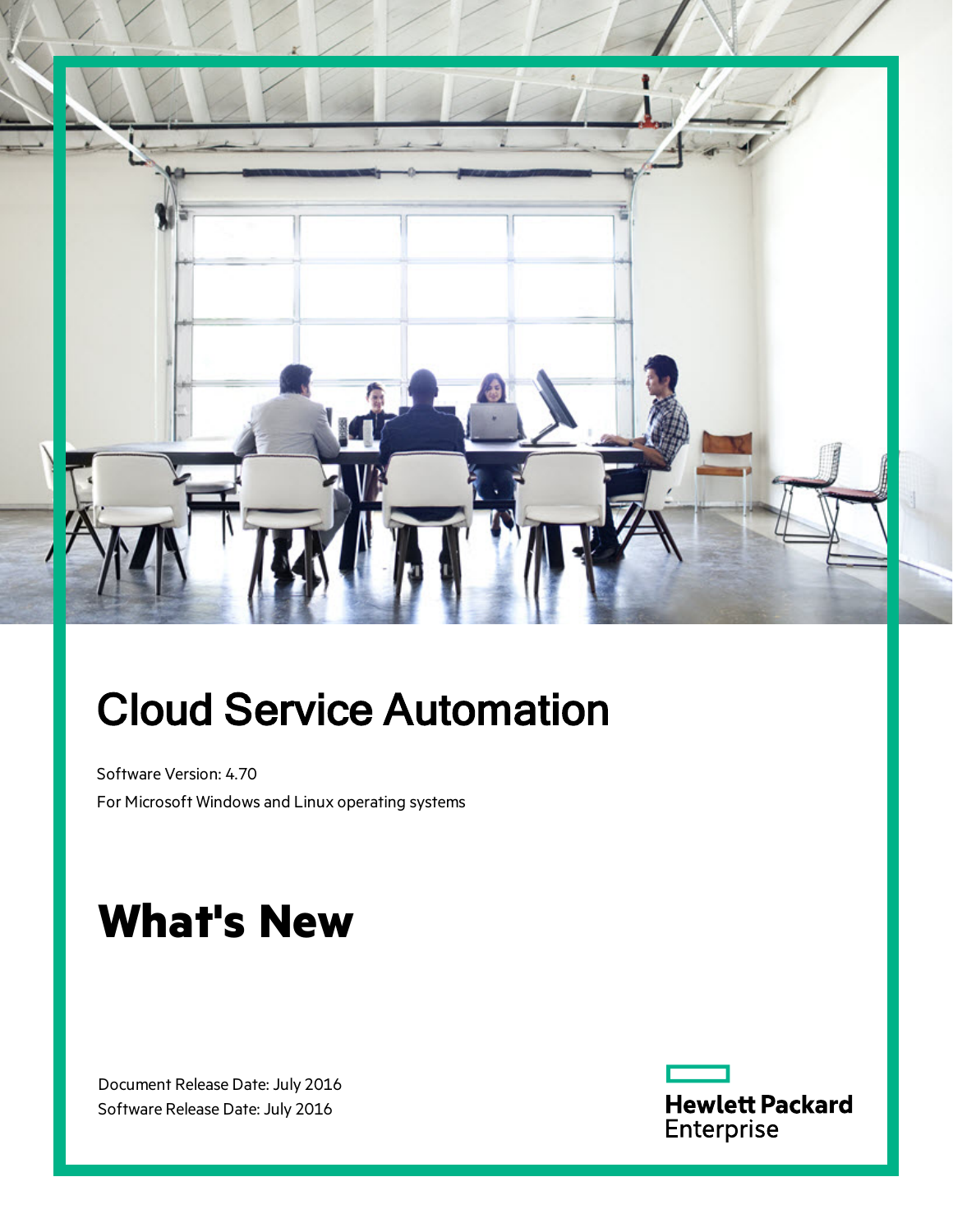### Integrated Infrastructure Monitoring with Cloud **Optimizer**

- Use Cloud Optimizer to monitor VMs in the Operations area and Marketplace Portal.
- Cloud Optimizer can provide health status and sizing information for server components in theCloud Service Management Console and Marketplace Portal. You must have a provider configured and enabled for Cloud Optimizerr.

## Authentication and SSO support with SAML v2

Authenticate access to CSA only once using Identity Provider with SAML support (no need to enter a password again during that session).

## Simplified Service Authoring

- Use the HTML5 service designer to author sequenced designs with a guided, simplified experience and improved performance. Use the simplified user experience to associate resource offerings with components. Test sequenced designs without creating an offering using the deployments capability. With a drag-and-drop experience of selecting components across multiple palettes with search capability, proactive validation, ability to copy and paste components in the design canvas, and ability to test the design while authoring a service design, a designer achieves increased time to value during the service authoring experience.
- The new simplified Lifecycle Action Designer exposes the service designer to the advanced lifecycle concepts gradually, and allows creating a simple service lifecycle with basic lifecycle phases only and with a guided user experience.
- The Process Definition Tool has been removed from CSA. Use the Action Selection Wizard to create an action and associate workflows by quickly searching actions based on flows and internal CSA actions. Browse flows from folders by configuring starting folders to eliminate clutter, and import component palettes and service designs without having to explicitly import flow definitions into CSA.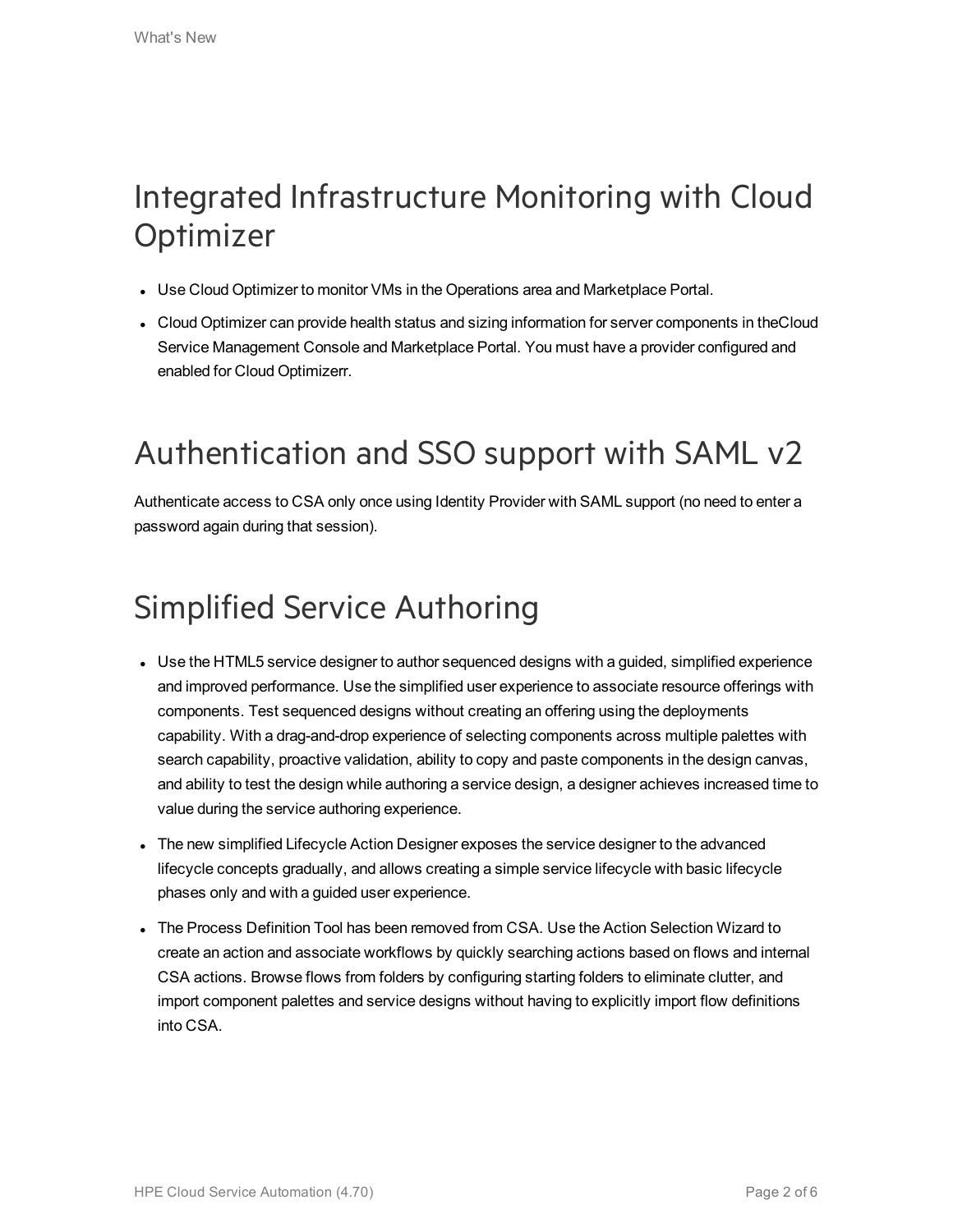### Content Store

Use the Content Store single-click deployment feature (available in the Cloud Service Management Console through the Content Manager or Administrator role):

- Browse, search, and install the latest capsule offerings.
- Attain visibility into the larger ecosystem for both standard and community-level content capsules.
- Connect to HPE Live Network.

### HPE Propel integration

Integrate with Propel as the CSA marketplace and catalog management layer as an alternative to the CSA Marketplace Portal and catalog management.

- Use Identity Management component 1.10 for shared organization management, organization definitions, and authentication.
- Use Propel 2.20 service model with My Services to manage subscriptions, approve public and instance actions, and transfer ownership (including group ownership).
- Employ user operation dynamic properties to define both static and dynamic public action lists that contain values.
- Enable the shopping cart to contain one item of a given quantity.
- Use OpenStack Horizon integration (based on OO content HOS-project creation) to enable the "cancellation with the possibility to reset credentials" feature.

## LDAP group

Nest an LDAP group for authentication and authorization.

## SSO configurations

Configure SSO for each organization separately and the SSO configurations can be different for each organization (for example, one organization uses SAML for SSO and another organization uses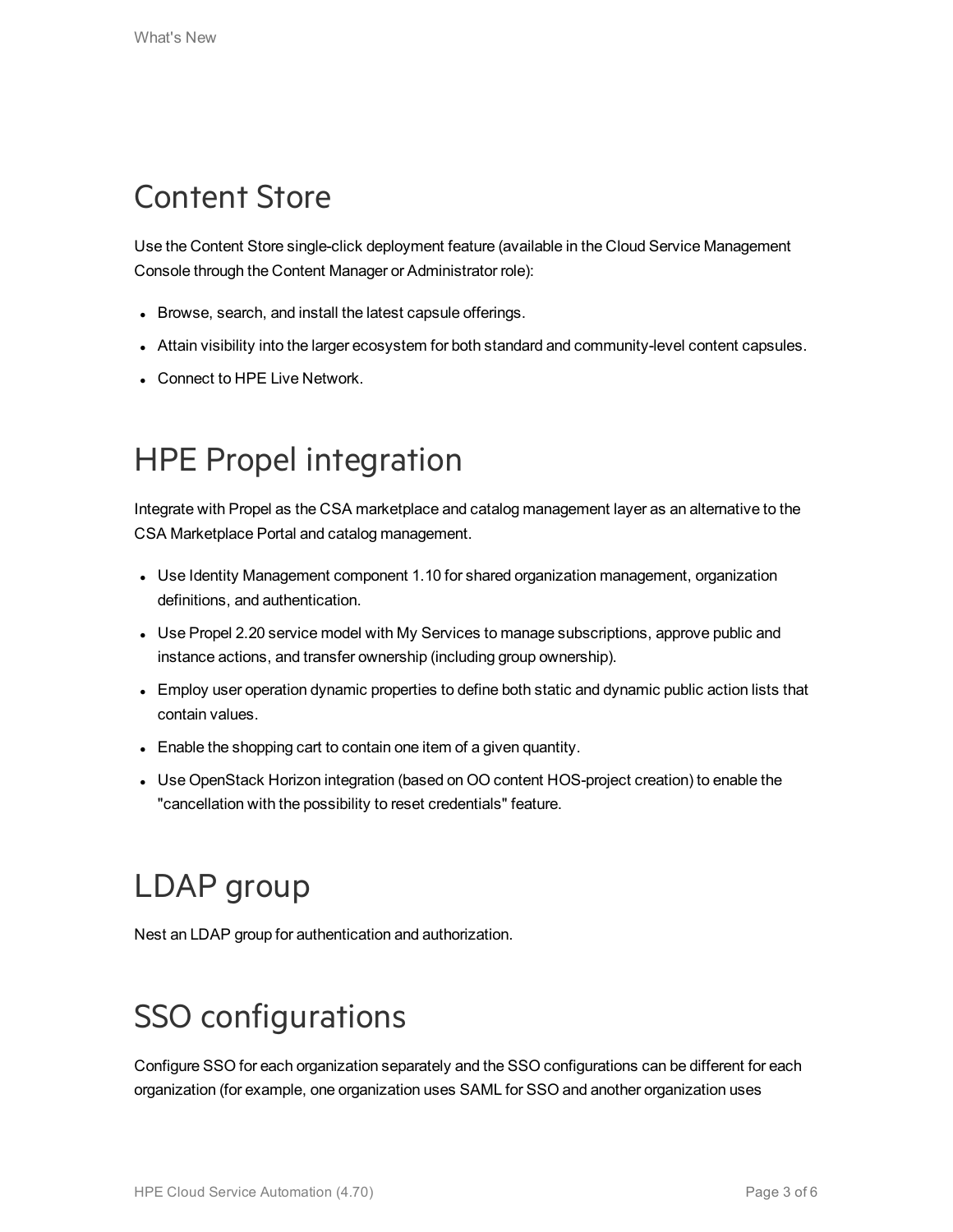LWSSO).

#### Shopping cart

• Offerings added to a shopping cart are persisted between Marketplace Portal sessions. A user can add items to the shopping cart, log out of the Marketplace Portal, and, upon logging back in to the Marketplace Portal, view all items added to the shopping cart from previous sessions (if an item has been ordered, it does not appear in the shopping cart).

Additionally, if the Service Business Manager makes changes to an offering that exists in a shopping cart, the user must either update the existing offering to the updated offering or remove the existing offering (if the offering is no longer available or if the updated offering is not desired) before an order can be placed.

• Using the browser's built-in print function, the shopping cart contents can be printed or saved to a file. The output is in a readable format that contains the information that is displayed in the shopping cart such as the total number of items, total price of all items, and a list of individual items that includes the offering name, one-time price, recurring price (with time period), and quantity ordered.

#### **Operations**

The list of users, subscriptions for users, and subscriptions for services offerings displayed in the Operations area of the Cloud Service Management Console is paginated.

### Service offering price

Configure the ability to hide a service offering price from consumers and/or approvers.

#### Static and dynamic list input for user operations

User operations have static and dynamic list type parameters in addition to other basic parameter types, such as integer, string, and Boolean.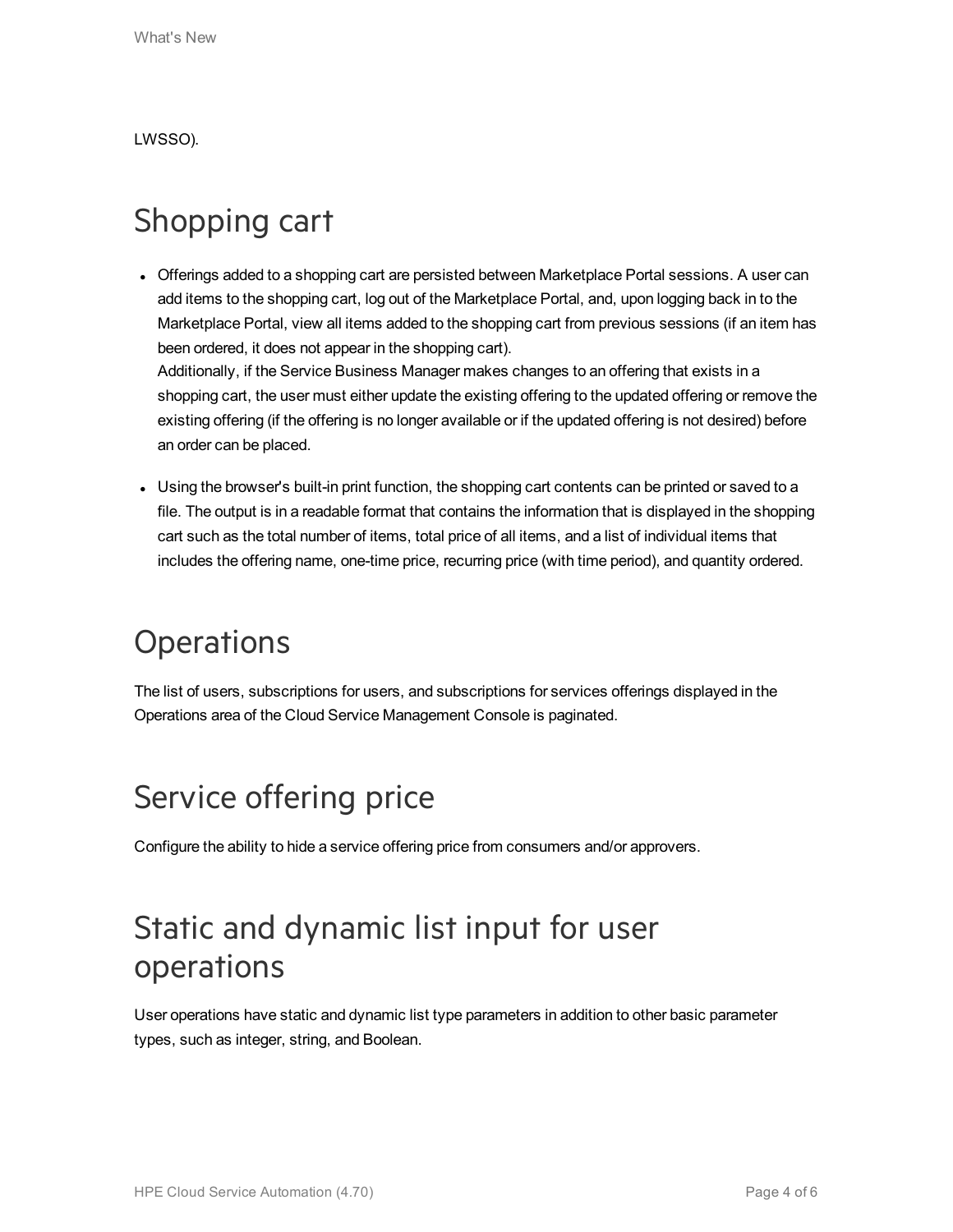#### Legal Notices

#### Warranty

The only warranties for Hewlett Packard Enterprise products and services are set forth in the express warranty statements accompanying such products and services. Nothing herein should be construed as constituting an additional warranty. Hewlett Packard Enterprise shall not be liable for technical or editorial errors or omissions contained herein. The information contained herein is subject to change without notice.

#### Restricted Rights Legend

Confidential computer software. Valid license from Hewlett Packard Enterprise required for possession, use or copying. Consistent with FAR 12.211 and 12.212, Commercial Computer Software, Computer Software Documentation, and Technical Data for Commercial Items are licensed to the U.S. Government under vendor's standard commercial license.

#### Copyright Notice

© 2016 Hewlett Packard Enterprise Development LP

#### Trademark Notices

Adobe™ is a trademark of Adobe Systems Incorporated.

Microsoft® and Windows® are U.S. registered trademarks of Microsoft Corporation.

The OpenStack® Word Mark and the Square O Design, together or apart, are trademarks or registered trademarks marks of OpenStack Foundation, in the United States and other countries and are used with the OpenStack Foundation's permission.

Oracle and Java are registered trademarks of Oracle and/or its affiliates.

RED HAT READY™ Logo and RED HAT CERTIFIED PARTNER™ Logo are trademarks of Red Hat, Inc.

This product includes an interface of the 'zlib' general purpose compression library, which is Copyright © 1995-2002 Jean-loup Gailly and Mark Adler.

#### Documentation Updates

The title page of this document contains the following identifying information:

- Software Version number, which indicates the software version.
- Document Release Date, which changes each time the document is updated.
- Software Release Date, which indicates the release date of this version of the software.

To check for recent updates or to verify that you are using the most recent edition of a document, go to: <https://softwaresupport.hpe.com/>.

This site requires that you register for an HP Passport and to sign in. To register for an HP Passport ID, click **Register** on the Software Support site or click **Create an Account** on the HP Passport login page.

You will also receive updated or new editions if you subscribe to the appropriate product support service. Contact your sales representative for details.

#### **Support**

#### Visit the software support site at: [https://softwaresupport.hpe.com.](https://softwaresupport.hpe.com/)

Hewlett Packard Enterprise software online support provides customer self-solve capabilities. It provides a fast and efficient way to access interactive technical support tools needed to manage your business. As a valued support customer, you can benefit by using the support website to:

- Search for knowledge documents of interest
- Submit and track support cases and enhancement requests
- Download software patches
- Manage support contracts
- Look up HP support contacts
- Review information about available services
- **Enter into discussions with other software customers**
- Research and register for software training

Most of the support areas require that you register as an HP Passport user and to sign in. Many also require a support contract. To register for an HP Passport ID, click **Register** on the support site or click **Create an Account** on the HP Passport login page.

To find more information about access levels, go to: <https://softwaresupport.hpe.com/web/softwaresupport/access-levels>.